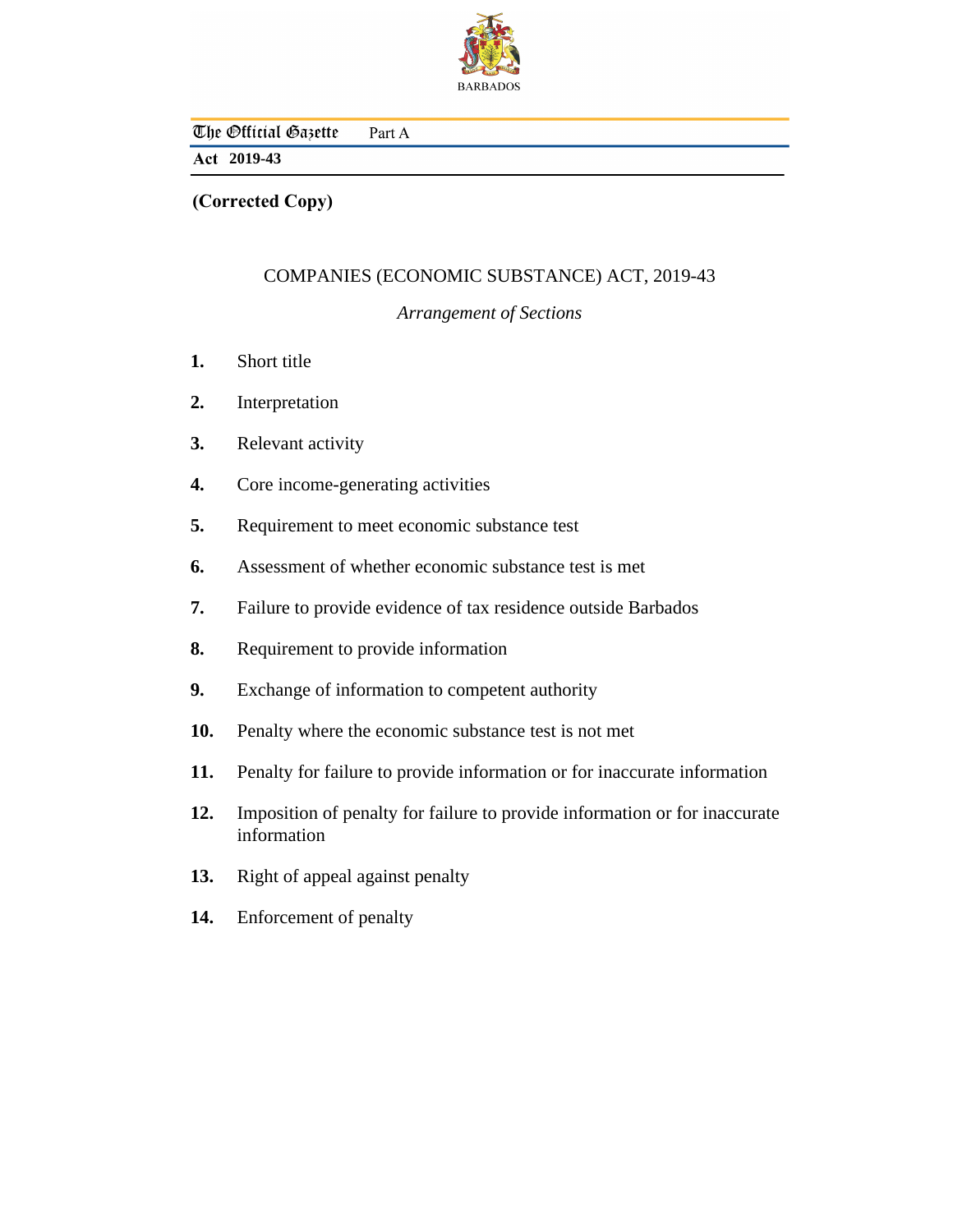- [Confidentiality](#page-22-0) **15.**
- [Power to enter business premises and examine business documents](#page-22-0) **16.**
- [Obstructing an authorised person](#page-23-0) **17.**
- [Regulations](#page-23-0) **18.**
- [Repeal](#page-23-0) **19.**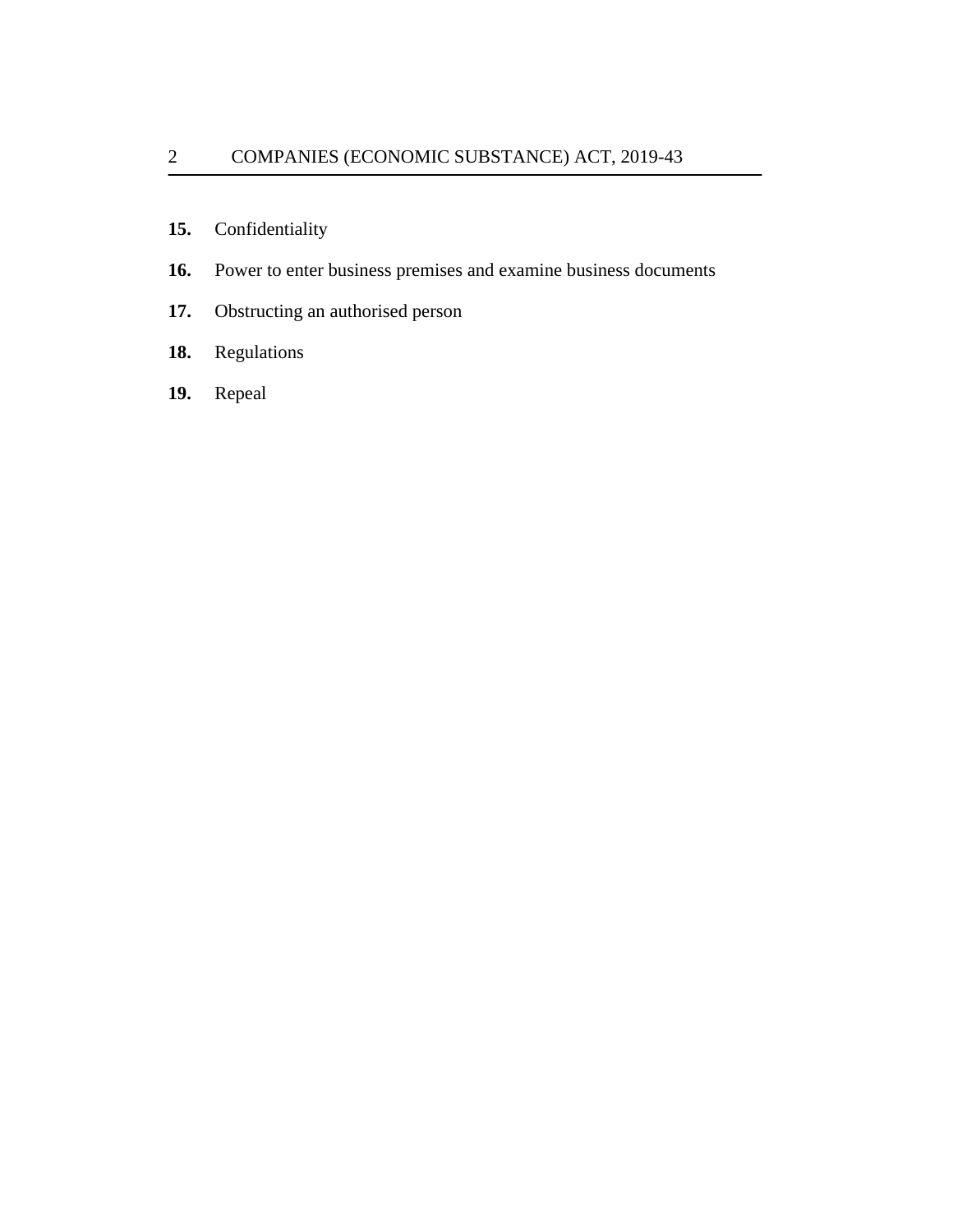## **BARBADOS**

I assent S. MASON Governor-General 28th November, 2019.

### **2019-43**

An Act to provide for the imposition of an economic substance test on companies carrying on business in Barbados and for related matters.

[Commencement: 29th November, 2019]

ENACTED by the Parliament of Barbados as follows: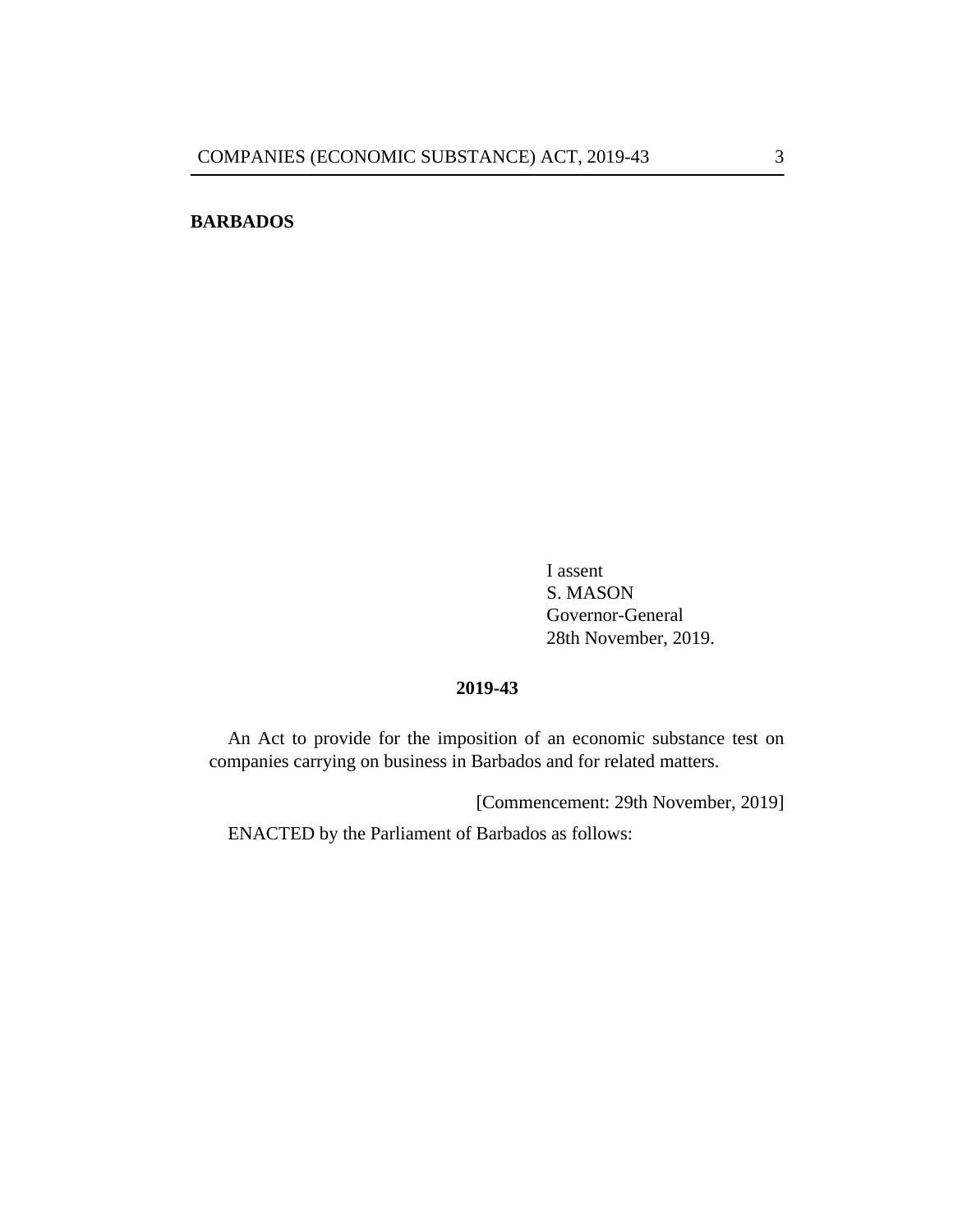### **Short title**

This Act may be cited as the *Companies (Economic Substance) Act, 2019*. **1.**

#### **Interpretation**

In this Act, **2.**

- "authorised person" means the Director or any person authorised by the Director to perform functions under section 16;
- "banking business" means the business of providing financial services by a company licenced under the *[Financial Institutions Act](http://barbadosparliament-laws.com/en/showdoc/cs/324A)*, Cap. 324A;

"Barbados competent authority" means the Barbados Revenue Authority;

- "business premises" means premises used in connection with the carrying on of a business, trade, profession or vocation;
- "company" has the meaning assigned to it by the *[Income Tax Act](http://barbadosparliament-laws.com/en/showdoc/cs/73;)*, Cap. 73;
- "core income-generating activities" means activities set out in section 4;
- "deposit-taking business" has the meaning assigned to it by the *[Financial](http://barbadosparliament-laws.com/en/showdoc/cs/324A) [Institutions Act](http://barbadosparliament-laws.com/en/showdoc/cs/324A)*, Cap. 324A;

"Director" means the Director of International Business;

- "distribution and service centre business" means the business of
	- purchasing from a related party outside Barbados *(a)*
		- (i) component parts or materials for goods; or
		- (ii) goods ready for sale;
	- and reselling such component parts, materials or goods outside Barbados;
	- providing services to a related party outside Barbados in connection *(b)* with the business,

<span id="page-3-0"></span>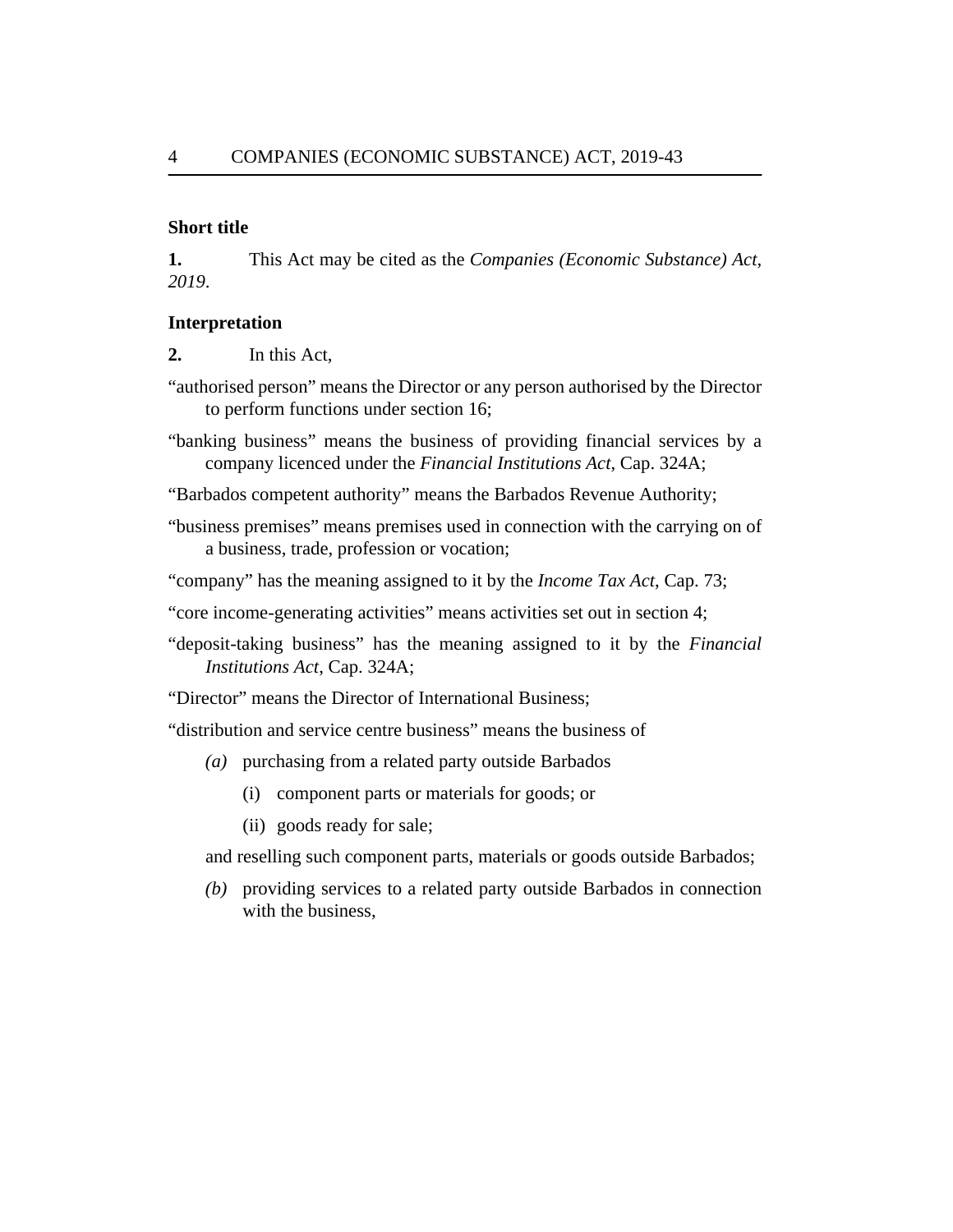but does not include any activity included in any other relevant activity except holding company business;

"finance and leasing business" means the business of providing credit facilities for any kind of consideration and undertaking the leasing of assets but does not include leasing of land or an interest in land, banking business, fund management business or insurance business;

"financial services" means services of a financial nature and includes:

- (a) the acceptance of deposits and other repayable funds from the public;
- (b) lending of all types, including consumer credit, mortgage credit, factoring and financing of commercial transactions;
- financial leasing; *(c)*
- $(d)$  the provision of all payment and money transmission services, including credit cards, charge cards and debit cards, travellers cheques and bankers drafts;
- (e) the provision of guarantees and commitments, including letters of credit;
- engaging in trading for own account or for the account of customers, *(f)* whether on an exchange, in an over-the-counter market or otherwise in the following:
	- money market instruments, such as *c*heques, bills, certificates of deposit; (i)
	- (ii) foreign exchange;
	- (iii) derivative products, including but not limited to futures and options;
	- (iv) exchange rate and interest rate instruments, including products such as swaps and forward rate agreements;
	- (v) transferable securities; and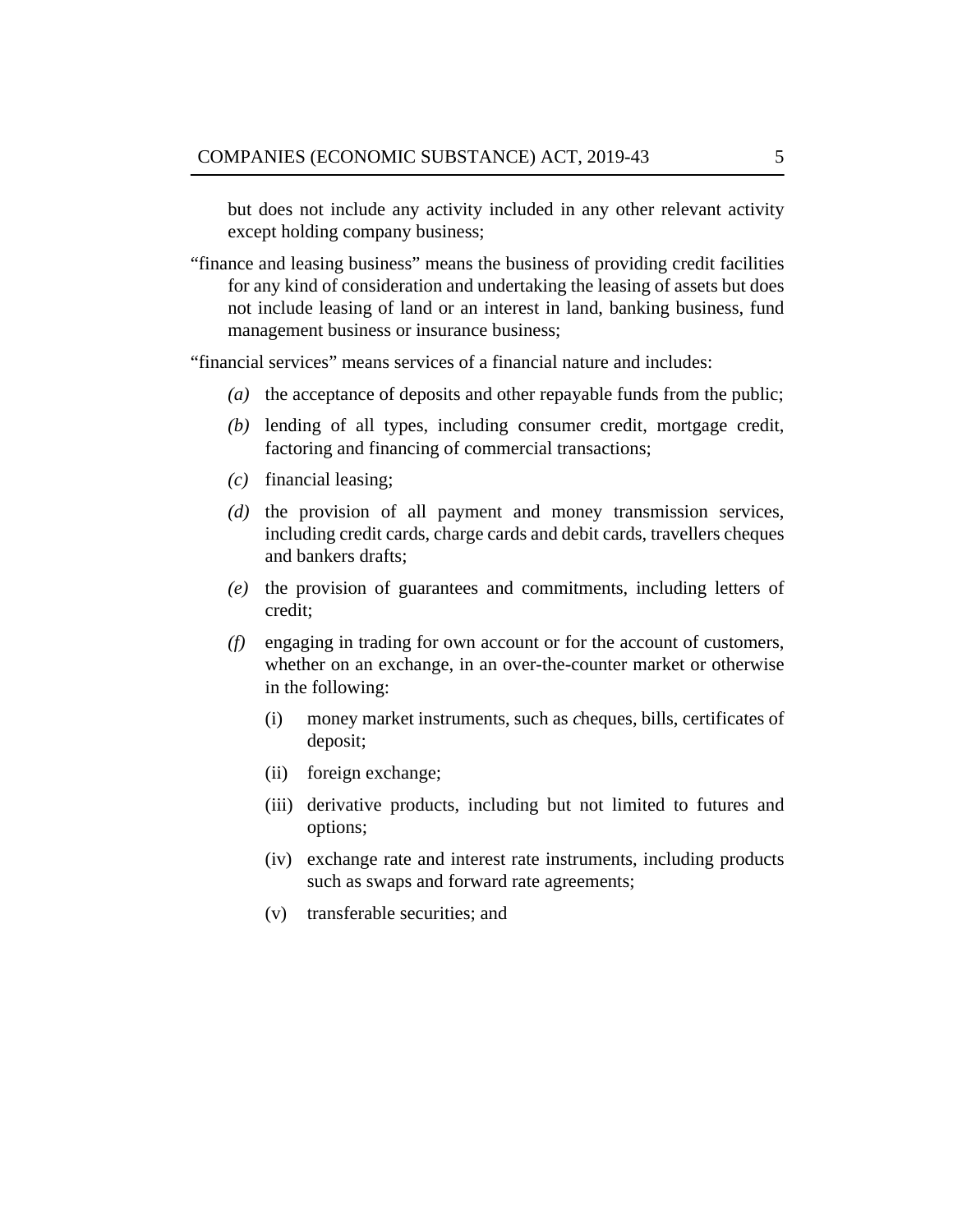- (vi) other negotiable instruments and financial assets, including bullion,
- participation in issues of all kinds of securities, including underwriting *(g)* and placement as agent, whether publicly or privately, and the provision of services related to such issues;
- $(h)$  the provision of money broking services;
- engaging in asset management, such as cash or portfolio management, *(i)* all forms of collective investment management, pension fund management, custodial depository and trust services;
- (*j*) the provision of settlement and clearing services for financial assets, including securities, derivative products, and other negotiable instruments;
- $(k)$  the provision of transfer of financial information, and financial data processing and related software by suppliers of other financial services;
- the provision of advisory, intermediation and other auxiliary financial services on all activities listed above, including credit reference and analysis, investment and portfolio research and advice, advice on acquisitions and on corporate restructuring and strategy; *(l)*

"fiscal period" has the meaning assigned to it by the *[Income Tax Act](http://barbadosparliament-laws.com/en/showdoc/cs/73)*, Cap. 73;

- "foreign competent authority" in respect of a country other than Barbados, means the authority designated in or for the purposes of an approved obligation owed by Barbados to another country;
- "fund management business" means a business which derives income from the discretionary management of pooled securities or other assets held in a collective investment arrangement;
- "Guidelines" mean guidance notes issued from time to time by the Director with respect to the application and interpretation of this Act;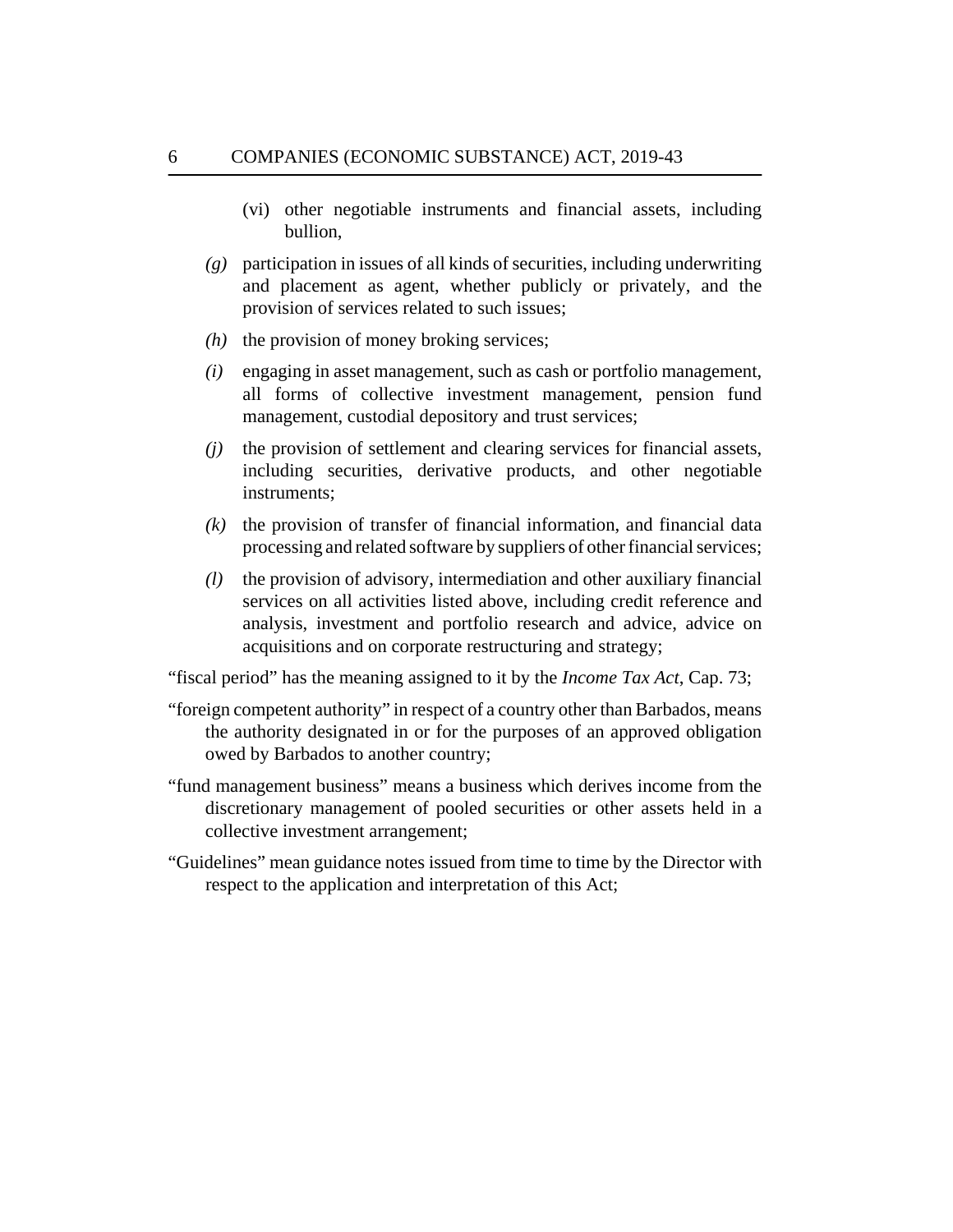"headquarters business" means the business of providing in Barbados any of the following services to one or more related parties outside of Barbados:

- $(a)$  the provision of senior management;
- $(t)$  the assumption or control of material risk for activities carried out by, or assets owned by, any of those related parties;
- $\alpha$  the provision of substantive advice in connection with the assumption or control of risk referred to in paragraph *(b)*,

but does not include anything falling within the definition of financing and leasing business, intellectual property business, insurance business, or banking business;

- "high risk intellectual property company" means a resident company which carries on an intellectual property business and
	- (a) acquired the intellectual property asset
		- (i) from a related party; or
		- (ii) in consideration for funding research and development by another person situate in a country or territory other than Barbados; and
	- (b) licenses the intellectual property asset to one or more related parties or otherwise generates income from the asset in consequence of activities**,** such as facilitating sale agreements**,** performed by related parties outside of Barbados;
- "holding company business" means the business of establishing or acquiring entities and administering the holdings of the group that company controls;
- "insurance business" has the meaning assigned to it by the *[Insurance Act](http://barbadosparliament-laws.com/en/showdoc/cs/310;)*, [Cap. 310;](http://barbadosparliament-laws.com/en/showdoc/cs/310;)

"intellectual property asset" means

patents and assets that share the same features of patents including *(a)* research and development;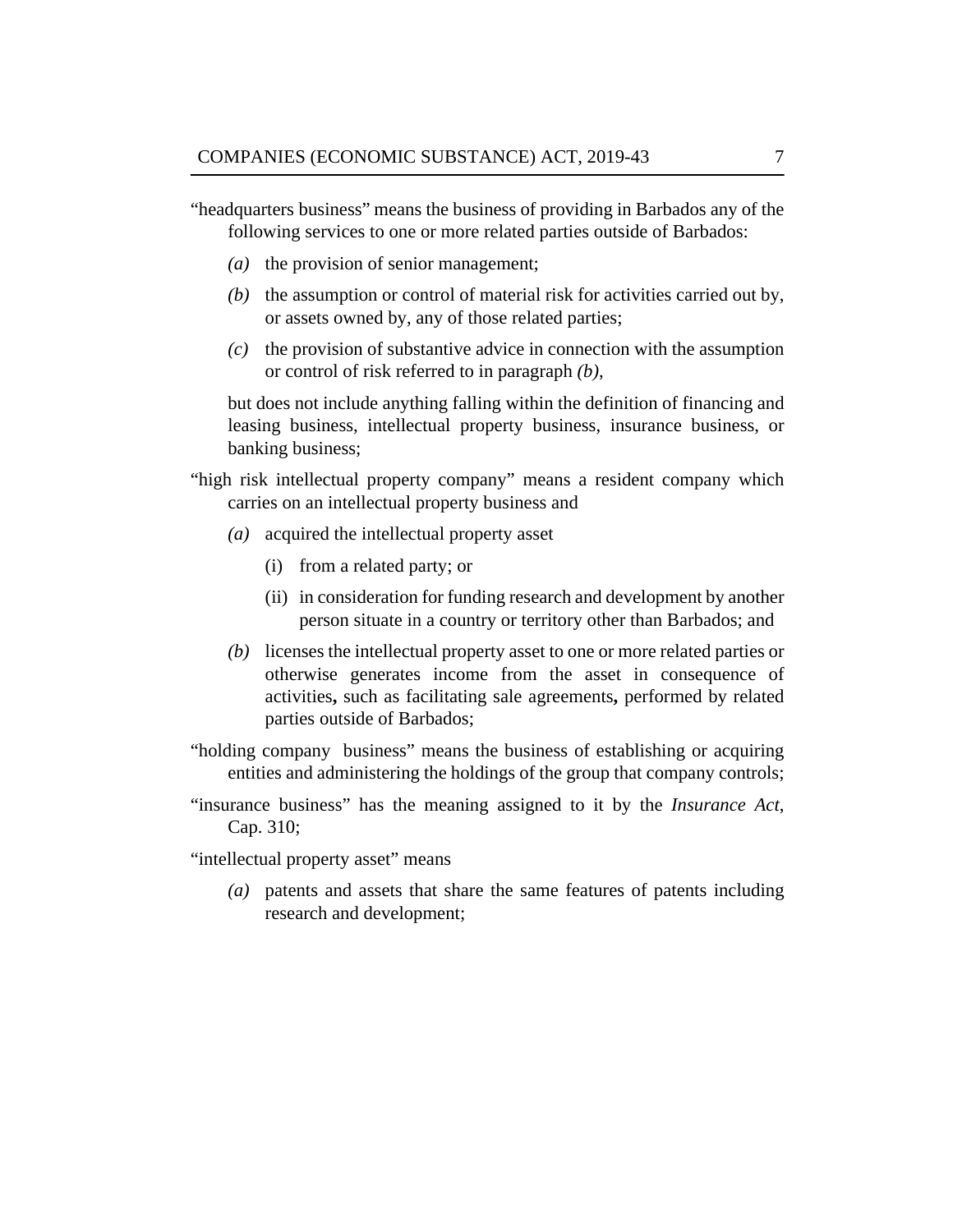- marketable intangibles such as trademarks and similar assets; *(b)*
- "intellectual property business" means the business of holding, exploiting or receiving income for intellectual property assets;
- "Minister" means the Minister responsible for International Business;
- "MN Group" means any group that includes two or more companies for which the tax residence is in different jurisdictions or includes a company that is resident for tax purposes in one jurisdiction and is subject to tax with respect to the business carried out through a permanent establishment in another jurisdiction;
- "Registrar" means the Registrar of Companies within the meaning of the *[Companies Act](http://barbadosparliament-laws.com/en/showdoc/cs/308)*, Cap. 308;
- "related party" means an affiliate or associate within the meaning of the *[Companies Act](http://barbadosparliament-laws.com/en/showdoc/cs/308;)*, Cap. 308;
- "relevant activity" has the meaning assigned by section 3;
- "resident company" for the purposes of this Act means
	- a company, whether incorporated in Barbados or elsewhere, or a *(a)* society with restricted liability organised in Barbados, or an association formed in Barbados, other than an association of underwriters, which is managed and controlled in Barbados; or
	- a company incorporated outside Barbados, that is registered in *(b)* Barbados as an external company that is not regarded as a tax resident company in the jurisdiction of incorporation; or
	- a company incorporated in Barbados as an entity but which is not tax *(c)* resident in any other jurisdiction;
- "service provider" has the meaning assigned to it by the *[Corporate and Trust](http://barbadosparliament-laws.com/en/showdoc/cs/2015_12) [Service Providers Act, 2015](http://barbadosparliament-laws.com/en/showdoc/cs/2015_12)* (Act 2015-12);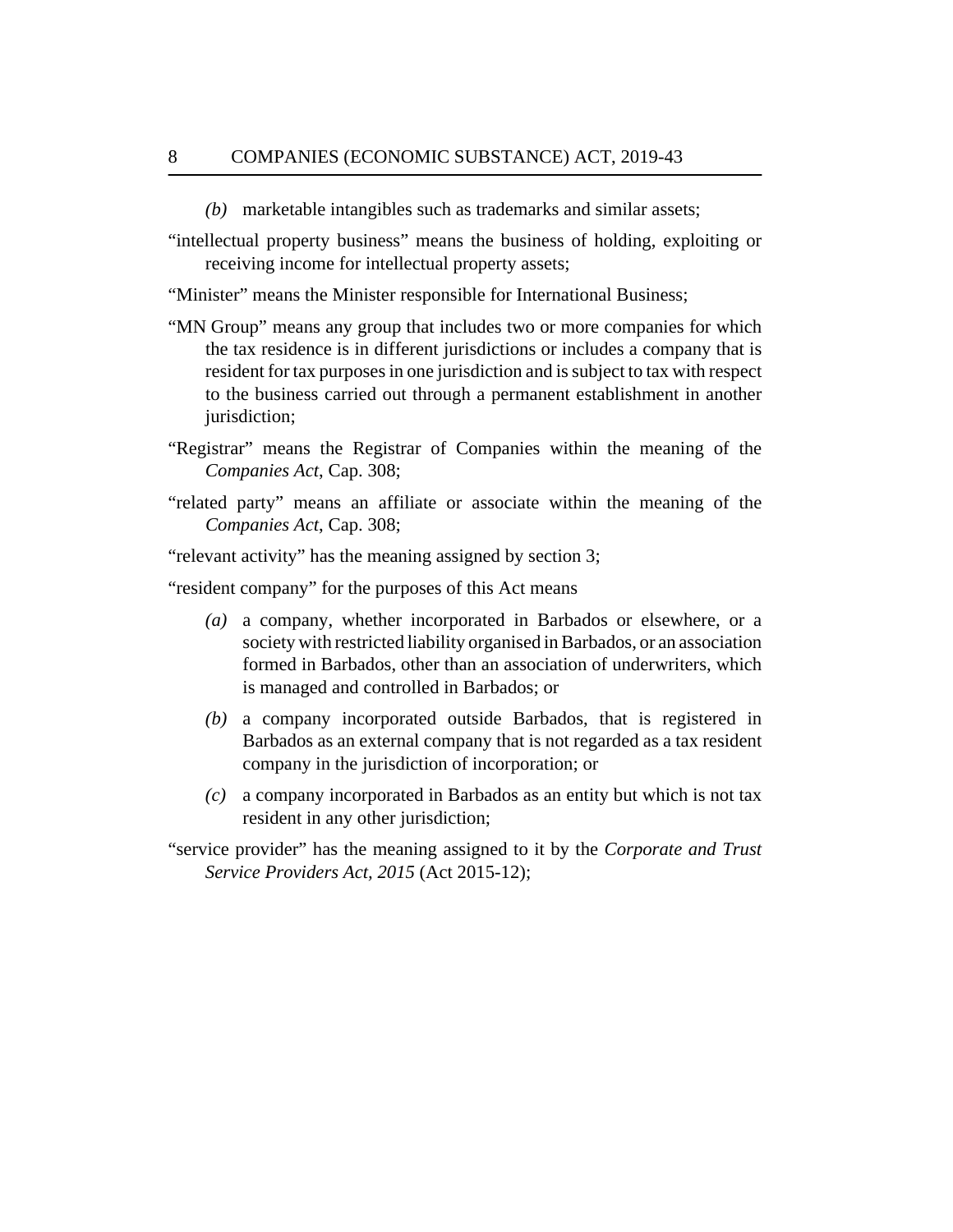- <span id="page-8-0"></span>"shipping business" means any of the following activities involving the operation of a ship anywhere in the world, other than solely within the Exclusive Economic Zone of Barbados
	- (a) the business of transporting by sea person, animals, goods or mail;
	- $(b)$  the hiring or chartering of ships for the purpose set out in paragraph *(a)*;
	- the sale of travel tickets or equivalent and ancillary services connected *(c)* with the operation of a ship;
	- (d) the use, maintenance or hire of containers, including trailers and other vehicles or equipment for the transport of containers used for the transport of anything by sea; and
	- (e) the management of the crew of the ship;
- "single purpose equity holding company" means a resident company that only holds equity participations in other entities and only earns dividends and capital gains;
- "society" means a society with restricted liability organised under the *[Societies](http://barbadosparliament-laws.com/en/showdoc/cs/318B) [With Restricted Liability Act](http://barbadosparliament-laws.com/en/showdoc/cs/318B)*, Cap. 318B.

### **Relevant activity**

- For the purpose of this Act any of the following is a relevant activity: **3.**
	- banking business; *(a)*
	- (b) insurance business;
	- fund management business; *(c)*
	- (*d*) finance and leasing business;
	- headquarters business; *(e)*
	- shipping business; *(f)*
	- holding company business; *(g)*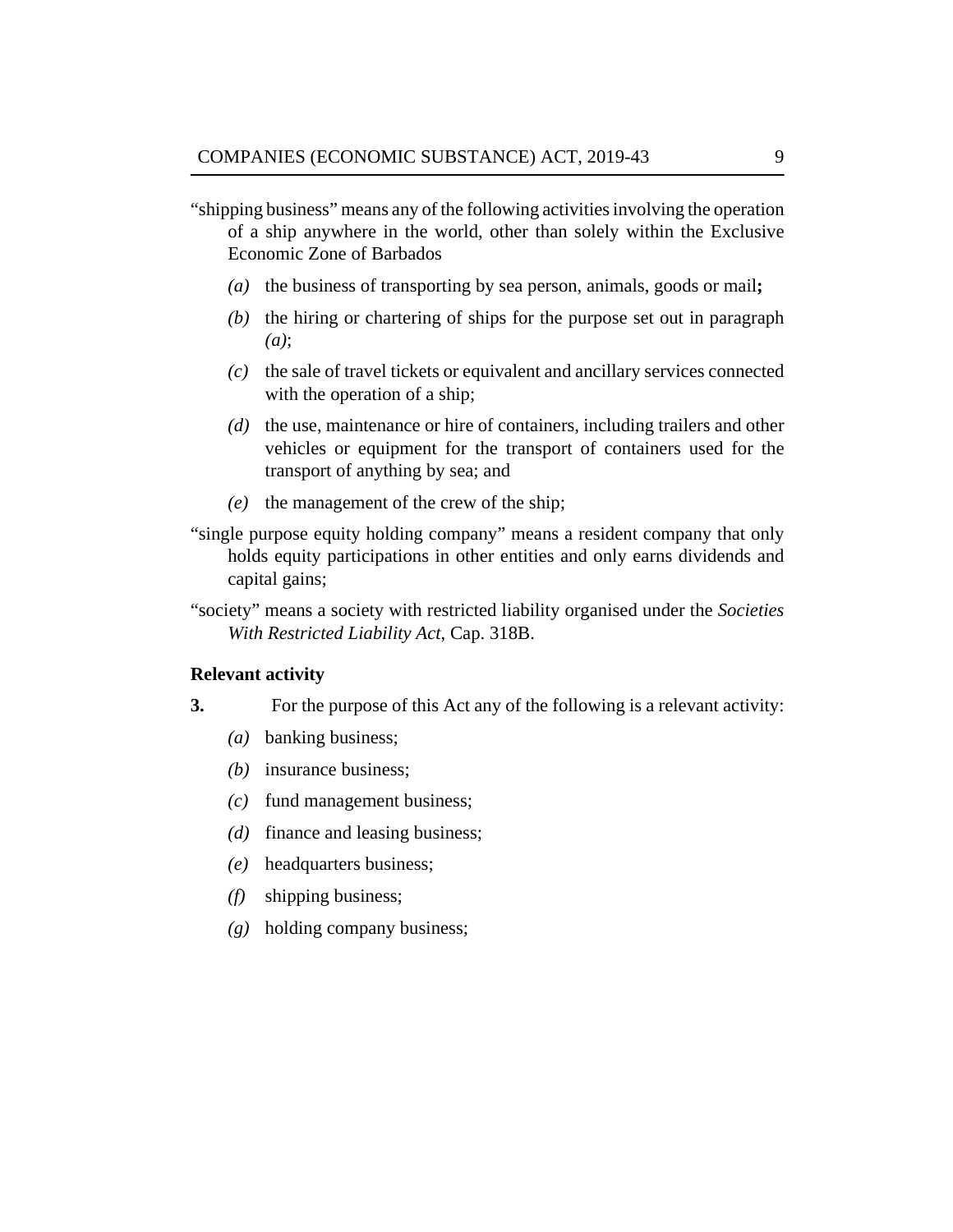- <span id="page-9-0"></span>(h) intellectual property business;
- (*i*) distribution and service centre business; and
- such other activities as the Minister may by order prescribe. *(j)*

### **Core income-generating activities**

Core income-generating activities, include the following relevant activities **4.**

- in respect of banking business, *(a)*
	- raising funds, and managing risk, including credit risk, currency risk and interest risk; (i)
	- taking hedging positions; (ii)
	- (iii) providing loans, credit or other financial services to customers;
	- managing capital and preparing reports and returns to the Central (iv) Bank of Barbados;
	- any other financial services activity carried on by a regulated financial institution which is similar to any of the activities described in this paragraph; (v)
- (b) in respect of distribution and service centre business,
	- transporting and storing goods, components and materials; (i)
	- managing stocks; (ii)
	- (iii) taking orders;
	- (iv) providing consulting or other administrative services;
- in respect of finance and leasing business, *(c)*
	- agreeing funding terms; (i)
	- identifying and acquiring assets to be leased, in the case of leasing; (ii)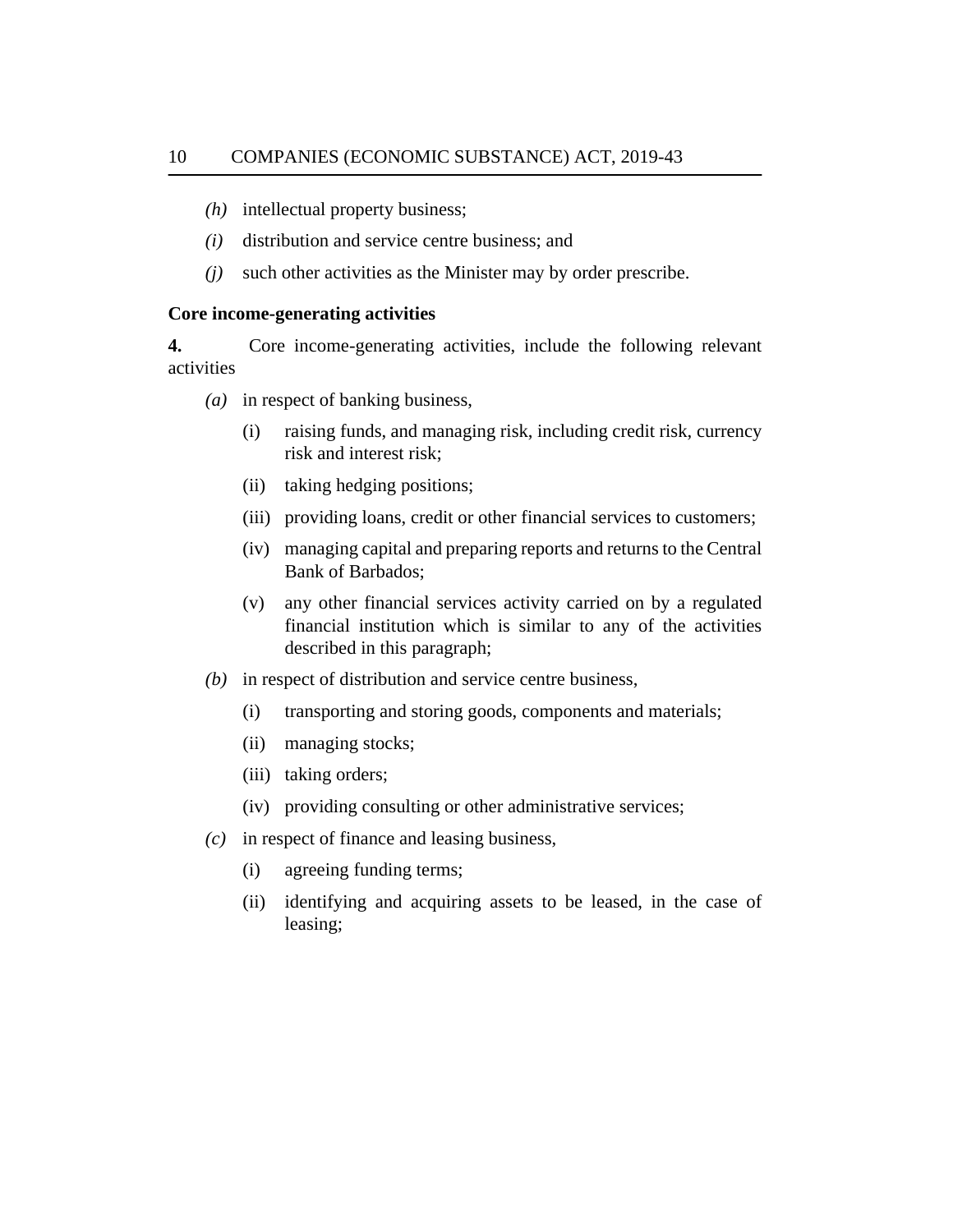- (iii) setting the terms and duration of any financing or leasing;
- monitoring and revising any agreements; (iv)
- managing any risks; (v)
- (*d*) in respect of fund management business,
	- taking decisions on the holding and selling of investments; (i)
	- calculating risk and reserves; (ii)
	- (iii) taking decisions on currency or interest fluctuations and hedging positions;
	- (iv) preparing reports and returns for submission to investors and to the Financial Services Commission;
- in respect of headquarters business; *(e)*
	- taking relevant management decisions; (i)
	- (ii) incurring expenditures on behalf of group entities;
	- (iii) co-ordinating group activities;
- in respect of holding company business, all activities related to that *(f)* business;
- in respect of insurance business, *(g)*
	- predicting or calculating risk; (i)
	- (ii) insuring or re-insuring against risk;
	- (iii) providing insurance business services to clients;
- in respect of intellectual property business conducted by a company *(h)* that is not a high-risk intellectual property company
	- in the case of a business exploiting patent assets and assets that share similar features of a patent, research and development; (i)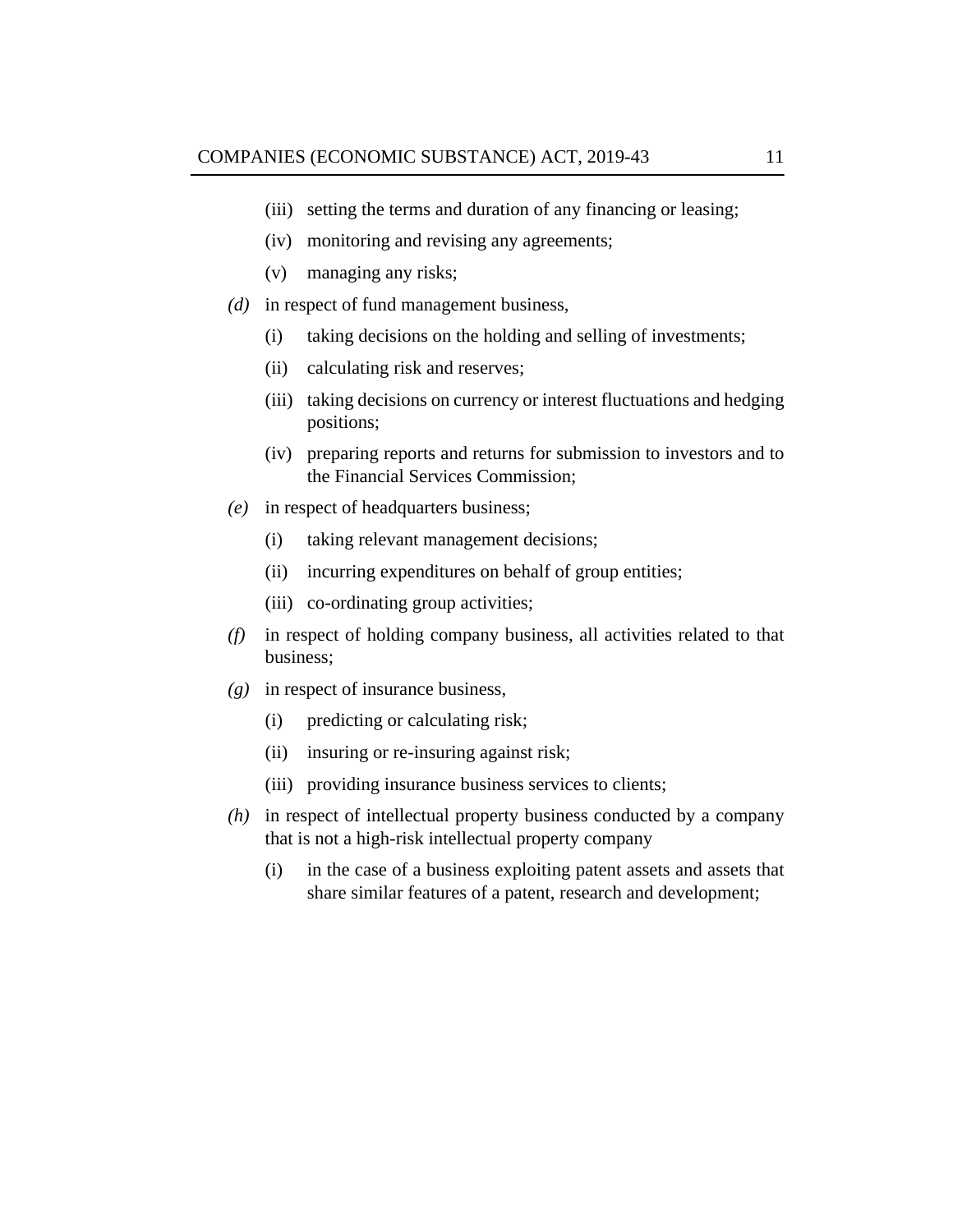- <span id="page-11-0"></span>in the case of a business exploiting assets which are marketing intangibles such as trademarks, marketing, branding and distribution; (ii)
- (iii) in all other cases, other core income generating activities relevant to the creation of the income, which could include:
	- (A) taking the strategic decisions and managing and bearing the principal risks relating to the development and subsequent exploitation of the intangible intellectual property asset generating income;
	- (B) taking the strategic decisions and managing and bearing the principal risks relating to acquisition by third parties and subsequent exploitation of the intangible intellectual property asset; or
	- (C) carrying on the underlying trading activities through which the intangible intellectual property assets are exploited, and which lead to the generation of revenue from third parties;
- in respect of shipping business; *(i)*
	- managing crew, including hiring, paying and overseeing crew members; (i)
	- (ii) overhauling and maintaining ships;
	- (iii) overseeing and tracking deliveries;
	- (iv) determining what goods to order and when to deliver them;
	- organising and overseeing voyages; (v)

### **Requirement to meet economic substance test**

A resident company which derives income from the carrying on of a relevant activity must satisfy the economic substance test in relation to that relevant activity. **5.**(1)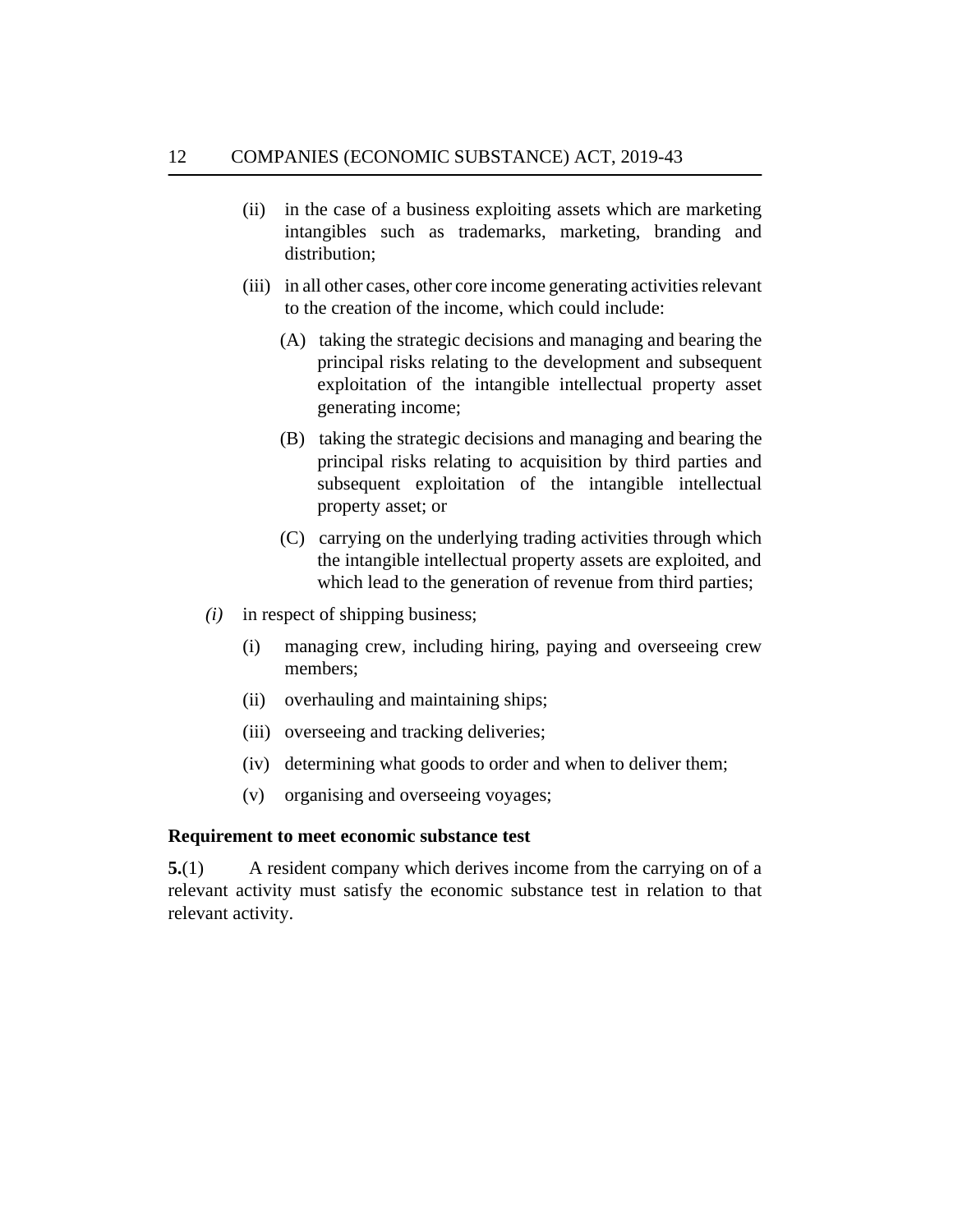A resident company meets the economic substance test in relation to a relevant activity carried on by the company where it conducts its core income generating activities in Barbados, and the company is directed, managed and controlled in Barbados in relation to that activity. (2)

A resident company conducts its core income generating activities in Barbados in circumstances where, having regard to the level of income derived from the relevant activity carried on, (3)

- there is an adequate number of qualified full-time employees in relation *(a)* to that activity in Barbados;
- (b) there is an adequate number of employees who are physically present in Barbados in relation to that activity;
- there is adequate operating expenditure incurred in Barbados; and *(c)*
- $(d)$  there are adequate physical assets in Barbados.

A resident company may satisfy the economic substance test in relation to a relevant activity if its core-income generating activities in relation to that relevant activity are conducted by any other person in Barbados and the resident company is able to monitor and control the carrying out of the core income generating activities by that other person. (4)

- The test in subsection (2) is satisfied where (5)
	- (a) the board of directors of the company hold meetings in Barbados at an adequate frequency having regard to the amount of decision-making required at that level and there is a quorum of directors physically present;
	- $(t)$  the minutes of the board meetings referred to in paragraph  $(a)$  record the making of strategic decisions of the company at the meeting;
	- $(c)$  the directors of the company have the necessary knowledge and expertise to discharge the duties of the board; and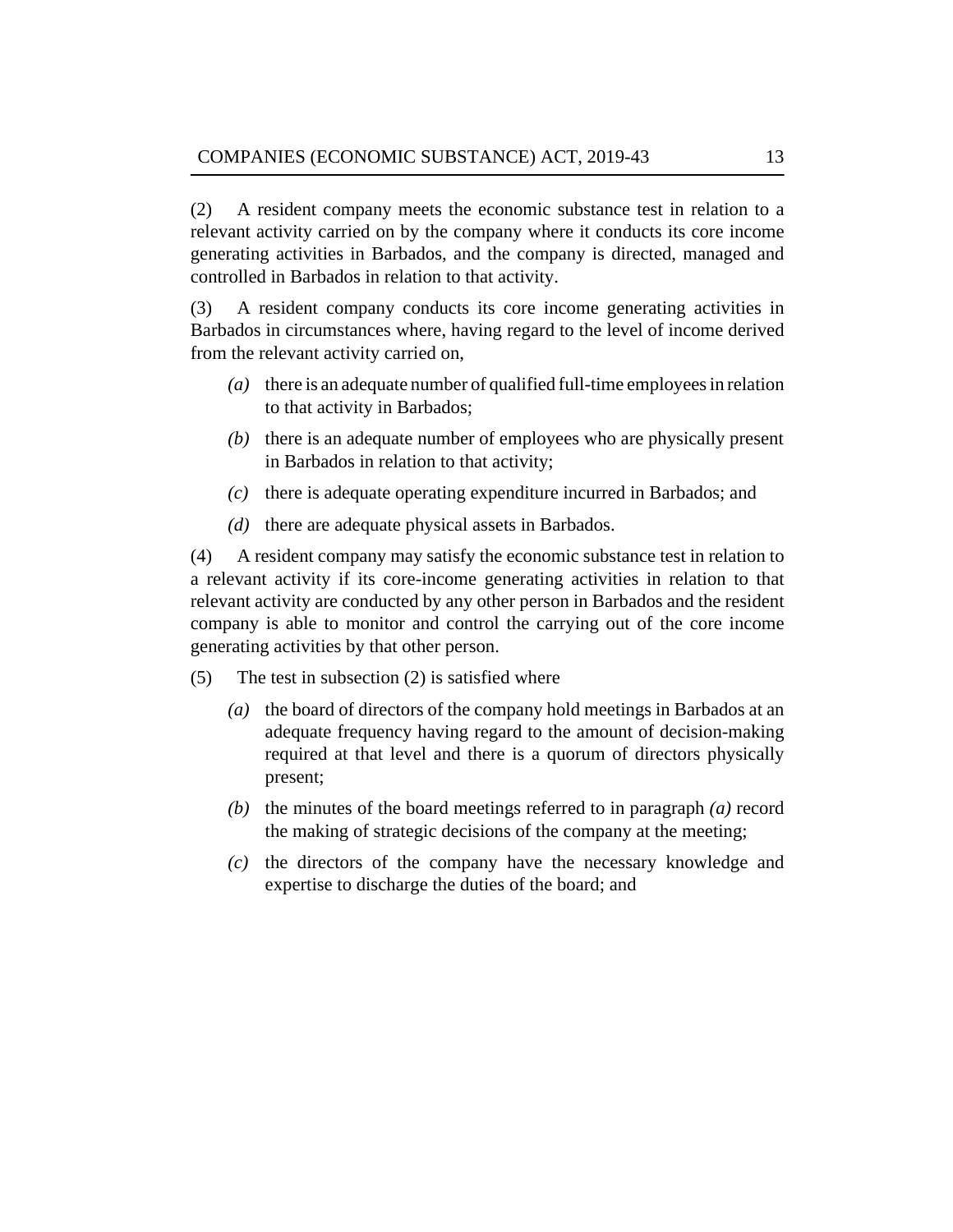(d) the minutes of all board meetings and the records of the company are kept in Barbados.

A resident company that is a single purpose equity holding company is subject to a reduced economic substance test which is satisfied if the resident company (6)

- complies with all applicable filing requirements under the *[Companies](http://barbadosparliament-laws.com/en/showdoc/cs/308,) (a) Act*[, Cap. 308,](http://barbadosparliament-laws.com/en/showdoc/cs/308,) *[Societies with Restricted Liabilities Act](http://barbadosparliament-laws.com/en/showdoc/cs/318B,)*, Cap. 318B, and the *[Income Tax Act](http://barbadosparliament-laws.com/en/showdoc/cs/73;)*, Cap. 73;
- (b) has adequate human resources and adequate physical assets in Barbados for holding and managing equity participations in other entities; and
- $\alpha$  submits confirmation of its compliance with paragraphs  $\alpha$  and  $\alpha$  to the Director in the prescribed manner.

A resident company which is controlled by residents of Barbados, that is not part of an MN group and which carries on a relevant activity exclusively in Barbados and derives income solely from such relevant activity, is subject to a reduced economic substance test which is satisfied where the resident company has adequate human resources and adequate physical assets in Barbados. (7)

A resident company that is carrying on a relevant activity shall satisfy the economic substance test from the date prescribed in the Guidelines. (8)

In determining whether a person has complied with subsections (4) and (5), the Director shall consider whether a resident company, to which those subsections apply, has followed the relevant Guidelines. (9)

(10) Subject to section 18, the Director shall publish all Guidelines in any other manner which the Director considers will bring it to the attention of those most likely to be affected by it.

(11) For the purposes of subsection (7) "resident of Barbados" means:

(a) in the case of an individual, a person who satisfies subsections  $(5)$ ,  $(6)$ and (7) of section 85 of the *[Income Tax Act](http://barbadosparliament-laws.com/en/showdoc/cs/73;)*, Cap. 73; and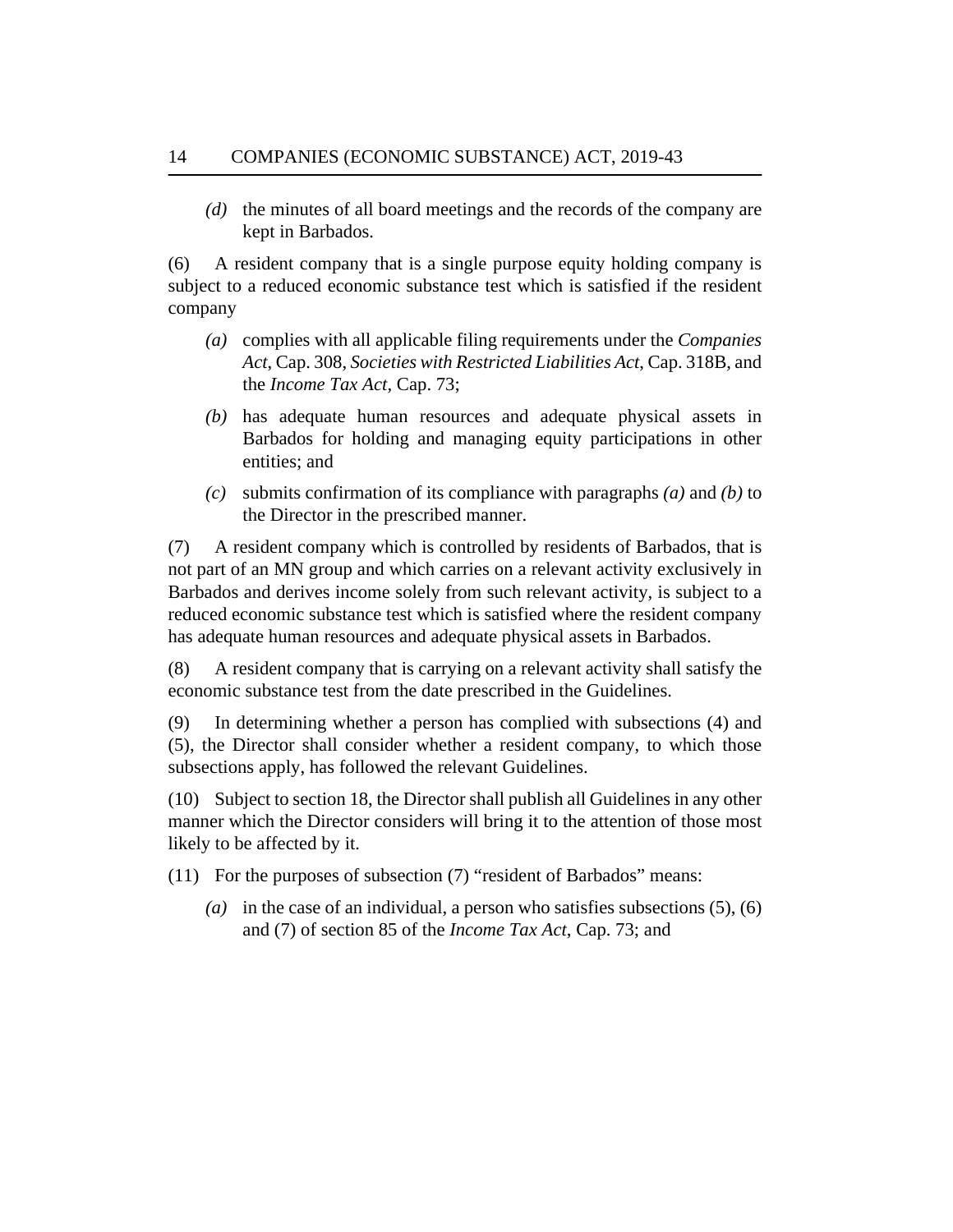<span id="page-14-0"></span>(b) in the case of a company, a company which is managed and controlled in Barbados.

### **Assessment of whether economic substance test is met**

The Director may determine that a resident company has not met the economic substance test during any fiscal period beginning on the date prescribed in the regulations from which the resident company commences the relevant activity. **6.**(1)

A determination referred to in subsection (1) must be made no later than 4 years after the date of filing of the economic substance declaration. (2)

Subsections (1) and (2) do not apply where the Director is unable to make a determination within the 3 years after the economic substance declaration has been provided by reason of any deliberate misrepresentation, or fraudulent action by the resident company or by any other person. (3)

In relation to a high risk intellectual property company, the Director must determine that the economic substance test was not met during a fiscal period unless the high risk intellectual property company provides sufficient information to satisfy the Director that the test was met. (4)

For the purposes of subsection (4), sufficient information is information which demonstrates that the high risk intellectual property company exercises a high degree of control over the development, exploitation, maintenance, enhancement and protection of the intellectual property asset, which high degree of control has historically been and is exercised by suitably qualified employees of the high risk intellectual property company who are physically present and perform their functions within Barbados. (5)

## **Failure to provide evidence of tax residence outside Barbados**

Where a company incorporated in Barbados is managed and controlled outside Barbados, the company shall be subject to the provisions of this Act unless it satisfies the Director that it is tax resident outside Barbados. **7.**(1)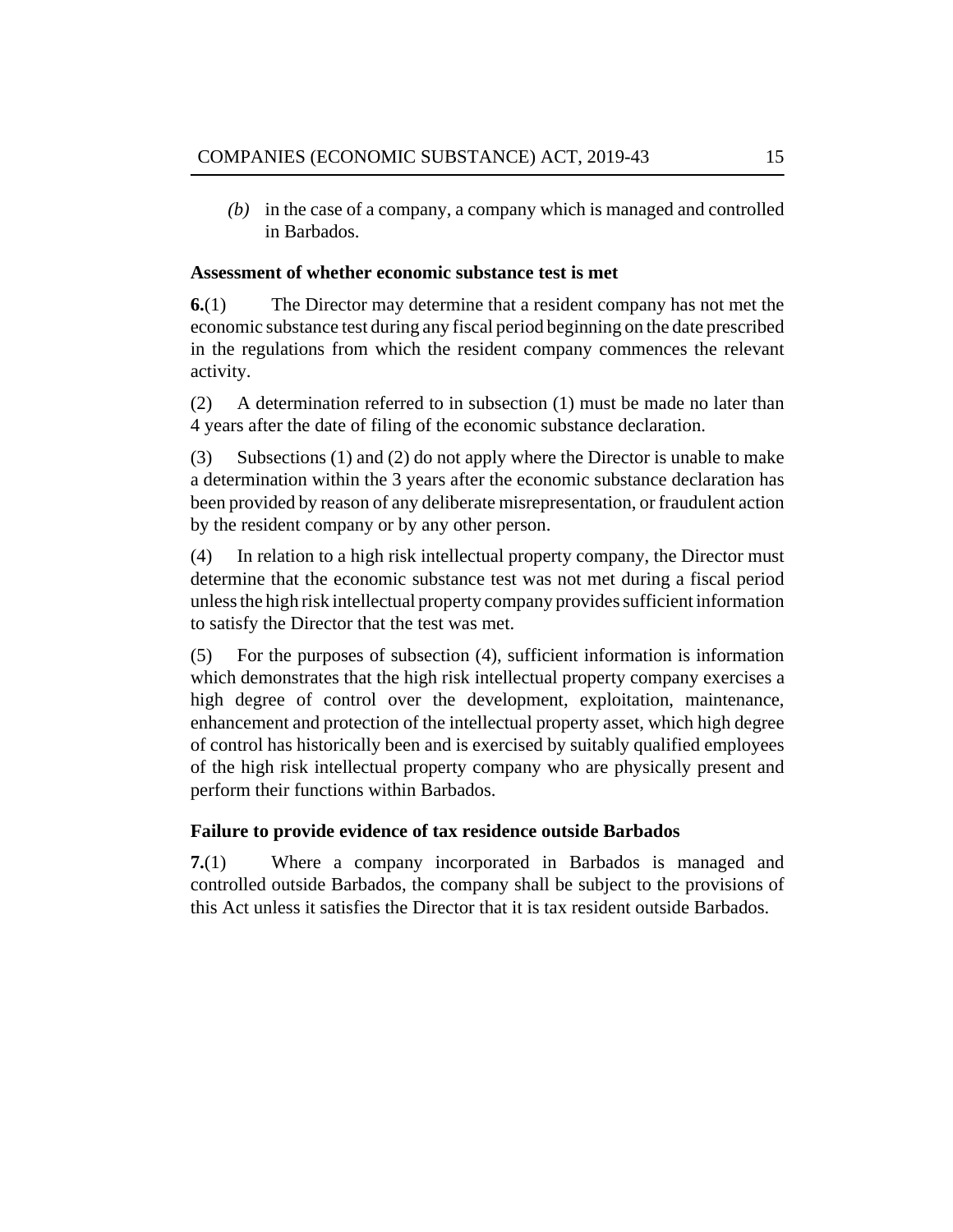<span id="page-15-0"></span>Where a company incorporated outside Barbados is registered in Barbados as an external company it shall be subject to the provisions of this Act unless it satisfies the Director that it is tax resident outside Barbados. (2)

## **Requirement to provide information**

A resident company shall file an economic substance declaration annually in the prescribed form on or before the date stated in the Guidelines. **8.**(1)

The Director may serve notice on any person requiring that person to provide within the period, and at the place specified in the notice, such additional documents and information as the Director may require for the purpose of the exercise of his functions under this Act. (2)

The economic substance declaration and any additional documents shall by filed by an officer of the company designated to handle all matters related to substance, a corporate and trust service provider or any other appointed officer. (3)

## **Exchange of information to competent authority**

Subject to subsection (2), where the Director determines under section 6 that a resident company has not met the economic substance test for a fiscal period, the Director shall provide to the Barbados competent authority the information filed pursuant to section 8 relating to that resident company for the relevant period. **9.**(1)

Where the Barbados competent authority receives information from the Director under subsection (1) relating to a resident company, the Barbados competent authority shall, in accordance with any law or international agreement relating to exchange of information, exchange relevant information for each fiscal period of the resident company commencing on or after 1st January, 2019 to the foreign competent authority of the country (2)

- (*a*) in which
	- the holding company; (i)
	- the ultimate holding company of the resident company; and (ii)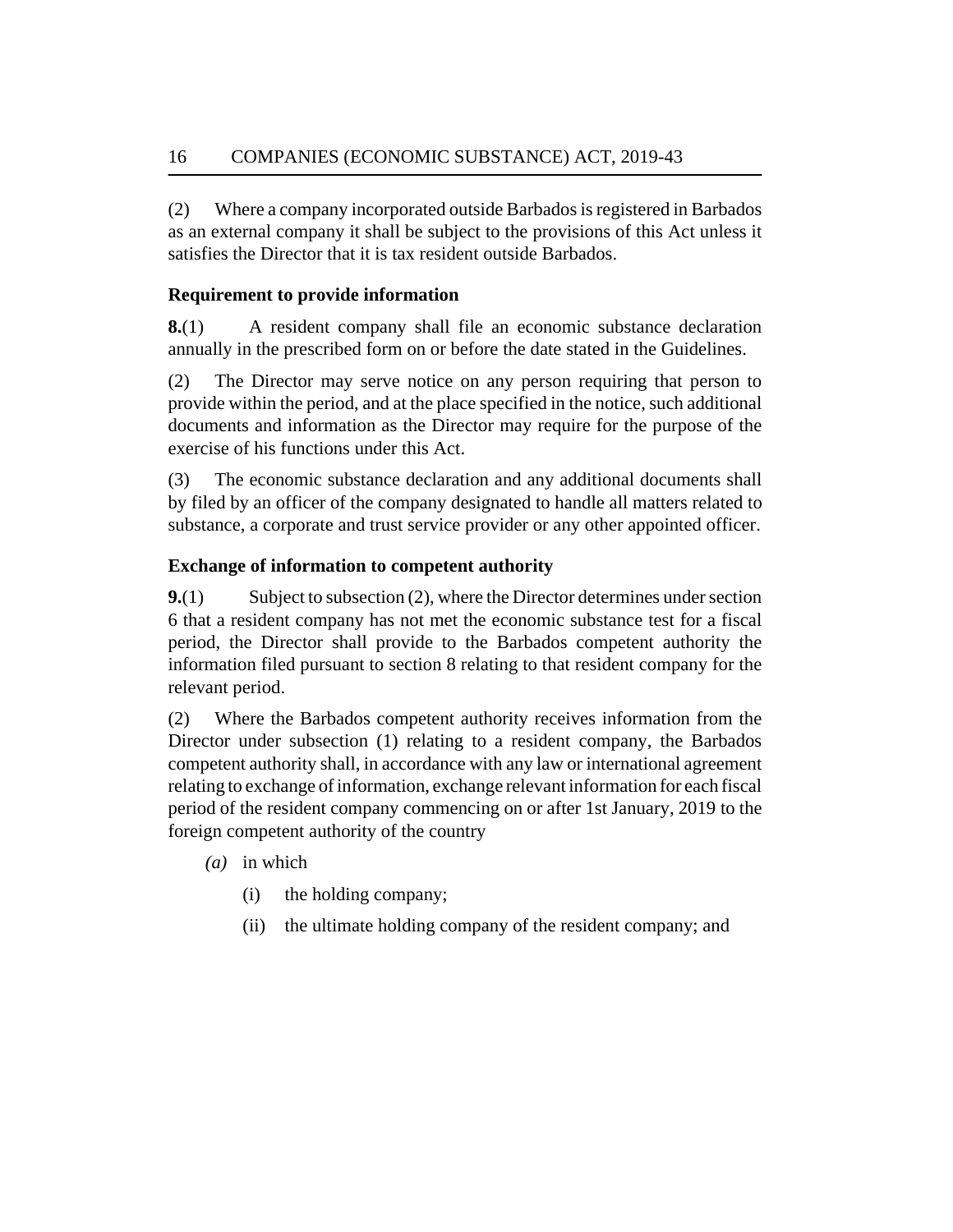(iii) the ultimate beneficial owner,

of the resident company, is resident**;**

- where the resident company is incorporated outside Barbados, the *(b)* Barbados competent authority shall forward the information to the foreign competent authority of the country or territory in which
	- the holding company; (i)
	- the ultimate holding company of the resident company; and (ii)
	- (iii) the ultimate beneficial owner,

of the resident company, is resident.

In respect of a high risk intellectual property company regardless of whether or not the Director has made a determination under section 6 in respect of it, the Director shall provide to the Barbados competent authority the information filed pursuant to section 8 relating to that resident company for the relevant period. (3)

Where the Barbados competent authority receives information from the Director under subsection (4) relating to a resident company, the Barbados competent authority shall, in accordance with any law or international agreement relating to the exchange of information, exchange full details for each fiscal period of the resident company commencing on or after 1<sup>st</sup> January 2019 (4)

- (a) to the foreign competent authority of the country in which
	- a holding company; (i)
	- the ultimate holding company of the resident company; and (ii)
	- (iii) an ultimate beneficial owner,

of the resident company, is resident;

where the high risk intellectual property company is incorporated *(b)* outside Barbados, the Barbados competent authority shall forward the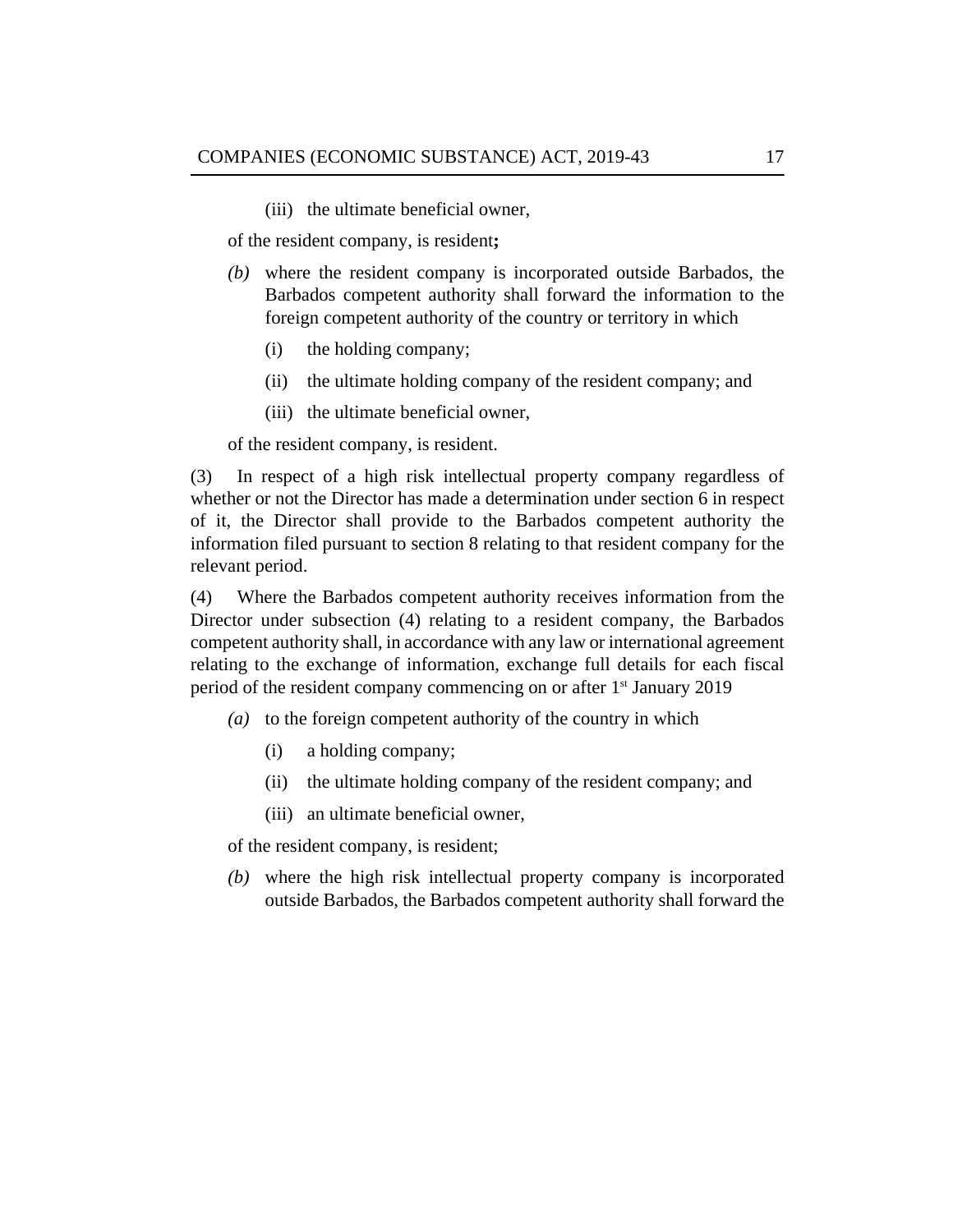information to the foreign competent authority of the country or territory in which the company is resident.

<span id="page-17-0"></span>Where the Barbados competent authority receives information from the Director under section 8, the Barbados competent authority shall in accordance with any law or international agreement relating to exchange of information, exchange full details for each fiscal period of a company under section 8 commencing on or after  $1<sup>st</sup>$  January, 2019 to the foreign competent authority of the country (5)

- in which the company under section 8 claims to be tax resident; or *(a)*
- (b) in which
	- a holding company; (i)
	- the ultimate holding company of the resident company; and (ii)
	- (iii) an ultimate beneficial owner,

of the company, is resident.

### **Penalty where the economic substance test is not met**

Where the Director determines under section 6 that a resident company has failed to meet the economic substance test for a fiscal period, the Director shall within 21 days of the date of that determination issue a notice to the company notifying it **10.**(1)

- (a) that he has determined that the resident company does not meet the economic substance test for that year;
- $(b)$  of the reasons for the determination;
- $(c)$  of the amount of penalty imposed on the resident company under subsection (5);
- (d) of the date from which the penalty under subsection (5) is due, being not less than 28 days after the issue of the notice;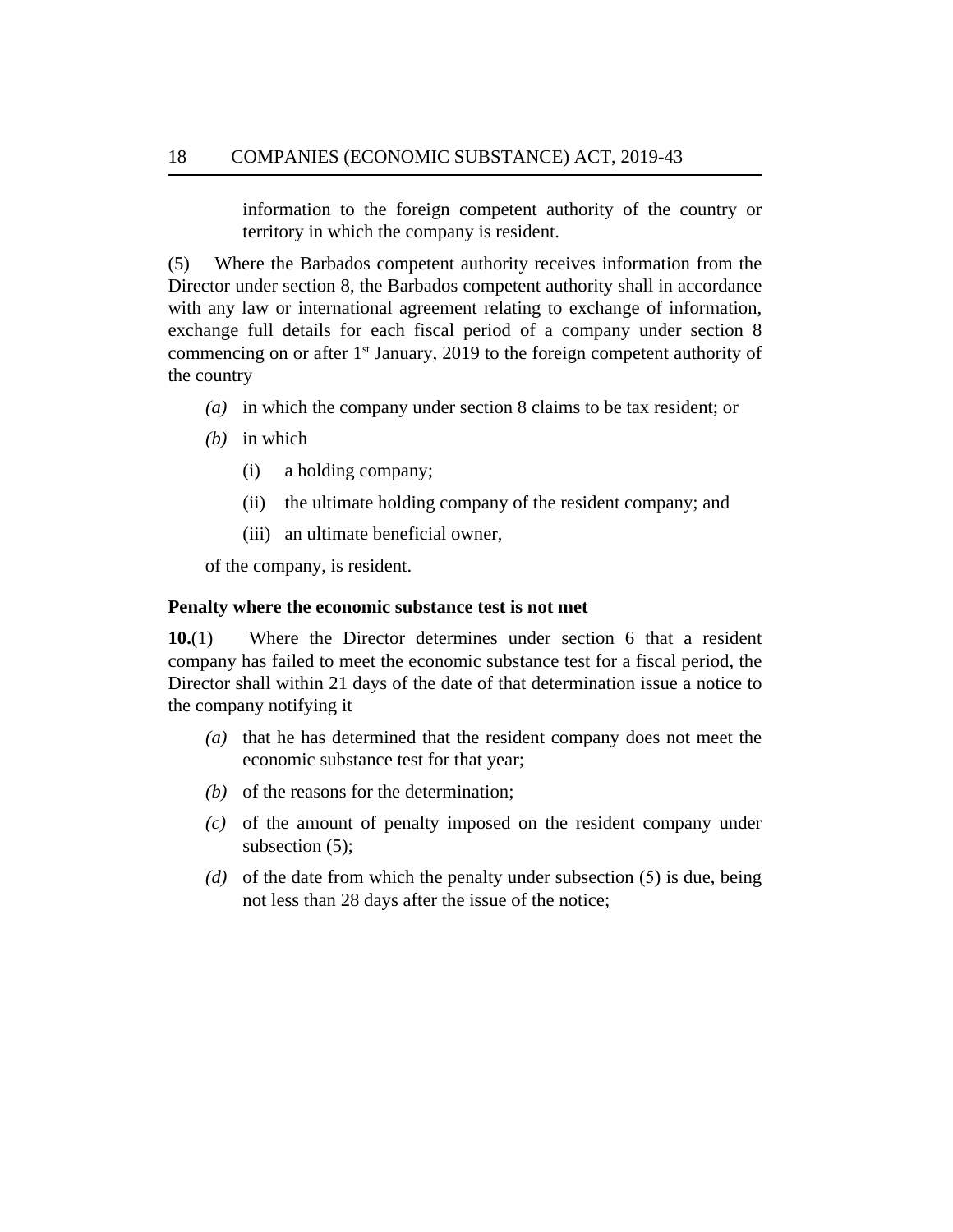- of what action he considers should be taken by the resident company *(e)* to meet the economic substance test; and
- of the resident company's right of appeal under section 13. *(f)*

Where the Director pursuant to subsection (1) has determined that a resident company did not meet the economic substance test on account of failure to have an adequate number of employees who are physically present in Barbados in relation to that relevant activity, depending on the nature of the breach, the Director may issue a notice to the resident company notifying it (2)

- (a) that he has determined that the resident company does not meet the economic substance test for that year; and
- $(b)$  of the reasons for that determination.

The resident company shall no later than 12 months from the date of the notice issued under subsection (1), rectify the breach and advise the Director of the rectification no later than the last day of the 12 months from the date of the notice. (3)

Where the resident company fails to rectify the breach referred to in subsection (3) within the time given in the notice issued pursuant to subsection (1), the Director shall issue a second notice to the resident company notifying it (4)

- (a) that it failed to remedy the breach for which the first notice was issued;
- $(b)$  of the amount of penalty imposed on the resident company under subsection (5) in addition to the penalty previously imposed under subsection (1);
- $(c)$  of the date from which the penalty under subsection  $(5)$  is due, being not less than 30 days after the issue of the notice;
- (d) that the Director may within 2 days make a report to the Minister under this subsection; and
- of what action the Director considers should be taken by the resident *(e)* company to meet the economic substance test.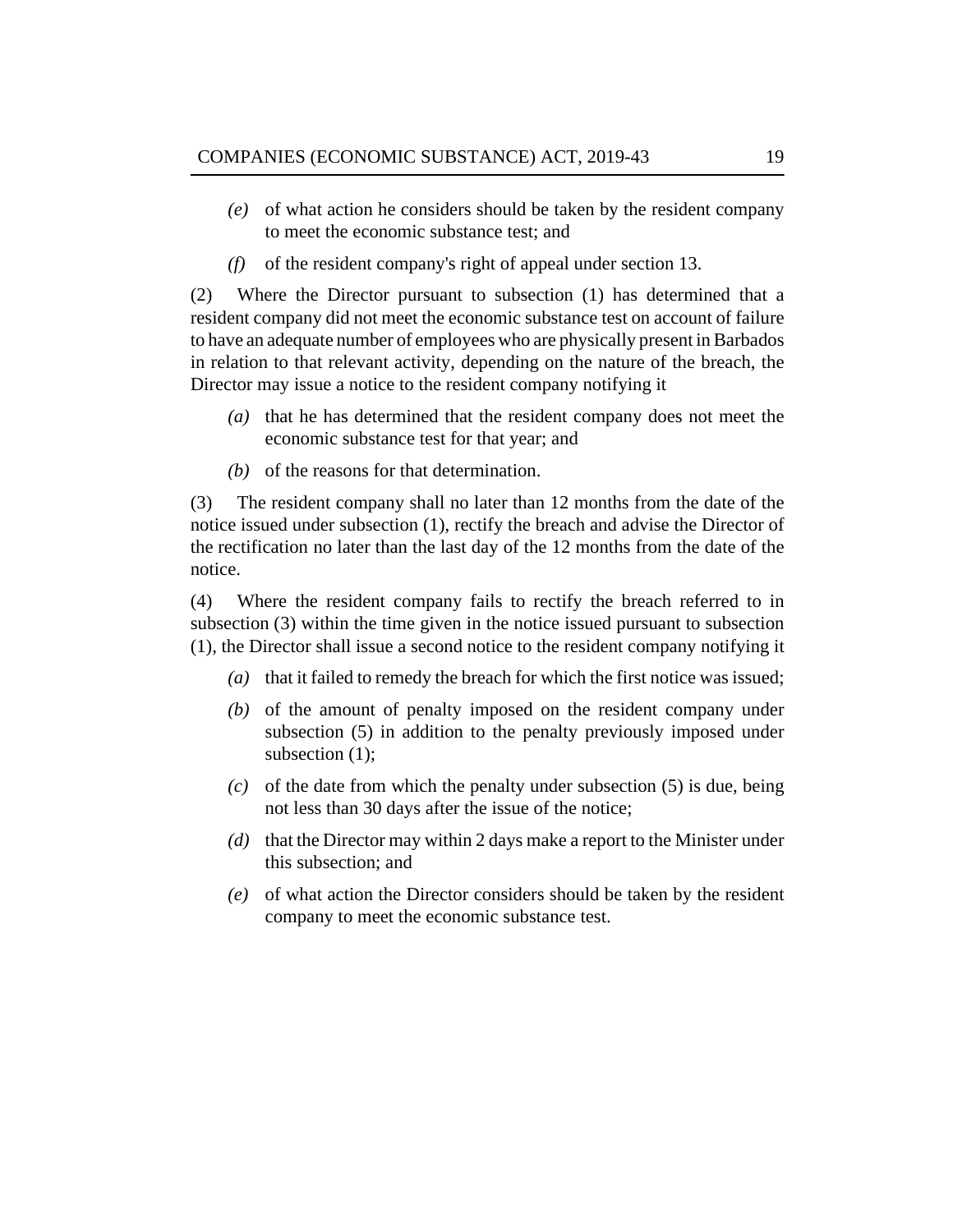For the purpose of this section, the Director may impose a penalty not exceeding \$300 000 in any subsequent year payable within 30 days of the date of notice of the imposition of the penalty. (5)

Where, for the fiscal period following a fiscal period in which a notice was issued under subsection (1), hereinafter called the "further fiscal period", the Director determines that the resident company has failed to meet the economic substance test, he shall issue a further notice to the resident company notifying it (6)

- (a) that the Director has determined that the resident company does not meet the economic substance test for the further fiscal period;
- $(b)$  of the reasons for the determination;
- (c) of the amount of penalty imposed on the resident company under subsection (2) in addition to the penalty previously imposed under subsection (1);
- (d) of the date from which the penalty under subsection (4) is due, being not less than 30 days after the issue of the notice;
- (e) that the Director may within 2 days make a report to the Minister under subsection (4);
- of what action the Director considers should be taken by the resident *(f)* company to meet the economic substance test; and
- of the resident company's right of appeal under section 13. *(g)*

Following the issue of a notice under subsection (4), the Director shall provide the Minister with a report of the matters referred to in that notice together with any additional information, whether or not such additional information was provided to the Director under section 8. (7)

The Director shall notify the Registrar of any failure after two consecutive years. The Registrar may issue an order that the company be struck off the register of companies under section 412 of the *[Companies Act](http://barbadosparliament-laws.com/en/showdoc/cs/308.)*, Cap. 308. (8)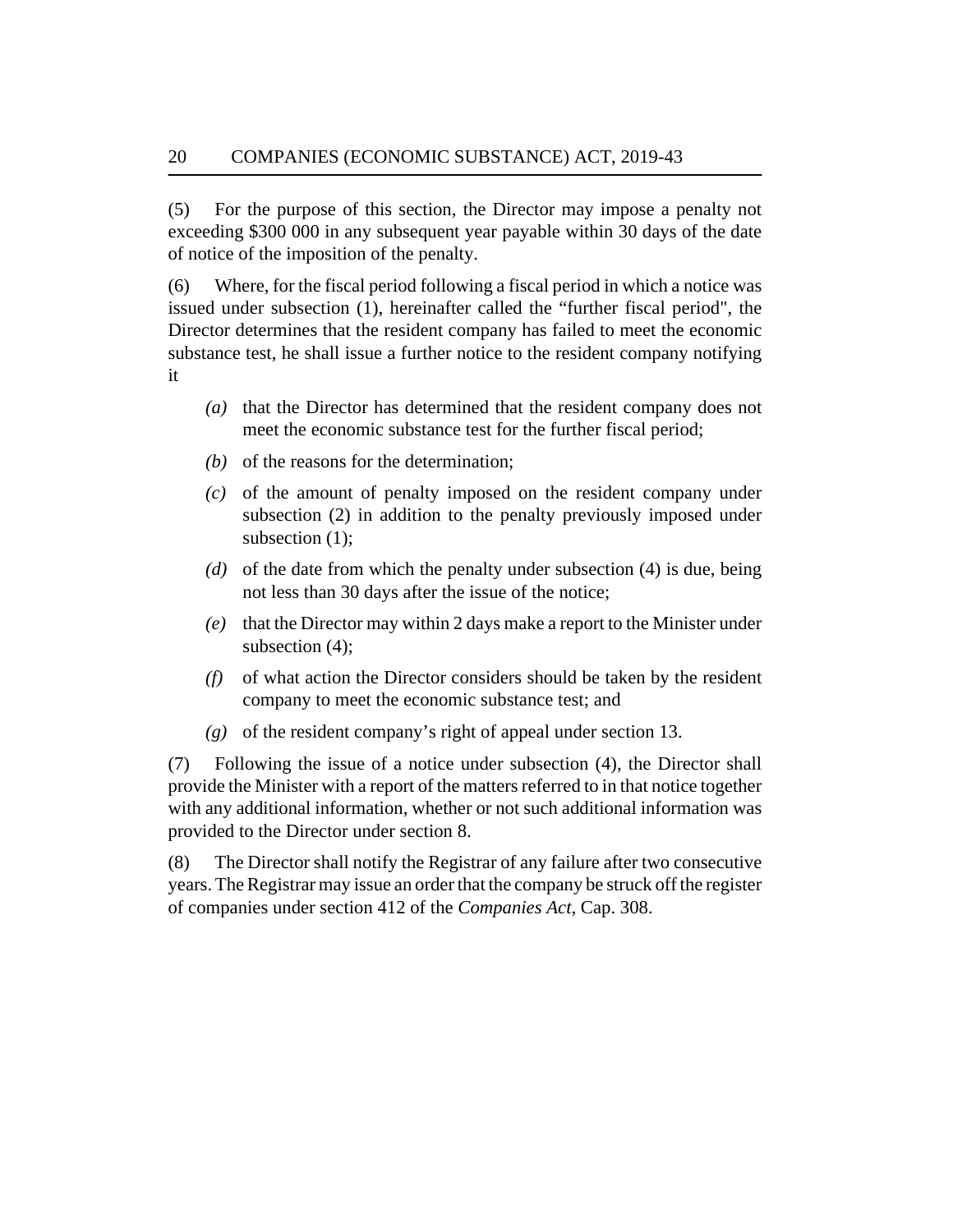### <span id="page-20-0"></span>**Penalty for failure to provide information or for inaccurate information**

A person is liable to a penalty of \$10 000 where that person fails to provide the information required under section 8. **11.**(1)

- A person is liable to a penalty of \$10 000 where (2)
	- in complying with a requirement under section 8 that person provides *(a)* inaccurate information; and
	- (b) condition A or B set out in subsections  $(3)$  and  $(4)$ , respectively is met.

Condition A is that the person referred to in subsection (2) knows of the inaccuracy at the time when information is provided but does not inform the Director at that time. (3)

- Condition B is that the person (4)
	- (a) discovers the inaccuracy after the information was provided to the Director; and
	- $(b)$  fails to take reasonable steps to inform the Director.
- A person is not liable to a penalty under this section where (5)
	- (a) that person satisfies the Director; or
	- (b) on an appeal under section 13, satisfies a judge in chambers

that there is a reasonable excuse for the failure.

Where a person has a reasonable excuse for failure to provide information in accordance with subsection (1), but the excuse is no longer valid that person may be allowed to provide the information within a reasonable time after the excuse becomes invalid without the imposition of a penalty. (6)

A penalty for failure to provide accurate information may only be imposed within 12 months commencing on the date on which the inaccuracy first came to the attention of the Director. (7)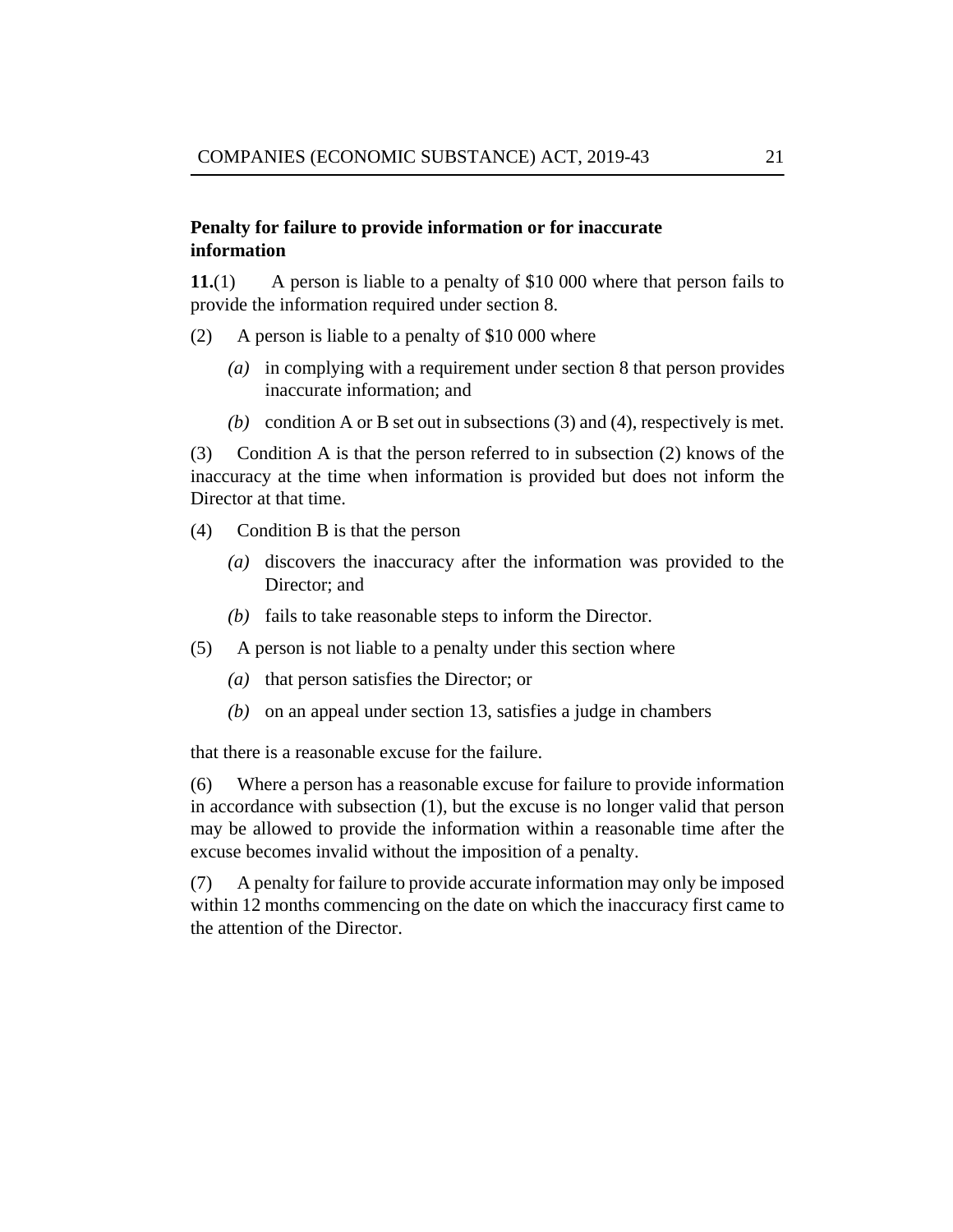### <span id="page-21-0"></span>**Imposition of penalty for failure to provide information or for inaccurate information**

Where a person is liable to a penalty under section 10 the Director may determine the amount of penalty and impose it on that person. **12.**(1)

- Where the Director imposes a penalty, he must notify the person (2)
	- (a) of the reasons for imposing the penalty;
	- $(b)$  the date on which the penalty is due, being not less than 28 days after the issue of the notice; and
	- $(c)$  of the person's right of appeal under section 13.

A penalty under this section may only be imposed within a period of 6 years commencing on the date on which the person became liable to pay the penalty. (3)

#### **Right of appeal against penalty**

A person upon whom a penalty is imposed by the Director may **13.**(1)

- (a) appeal on the ground that liability to that penalty does not arise; or
- $(b)$  appeal against the amount of the penalty.

An appeal under subsection (1) shall lie to a judge in chambers whose decision shall be final. (2)

#### **Enforcement of penalty**

A penalty under this Act shall be paid within 30 days after the date mentioned in subsection (2); **14.**(1)

- The date referred to in subsection (1) is the later of (2)
	- (a) the date from which the penalty is due under section  $10(1)(d)$  or  $(3)(b)$ ; or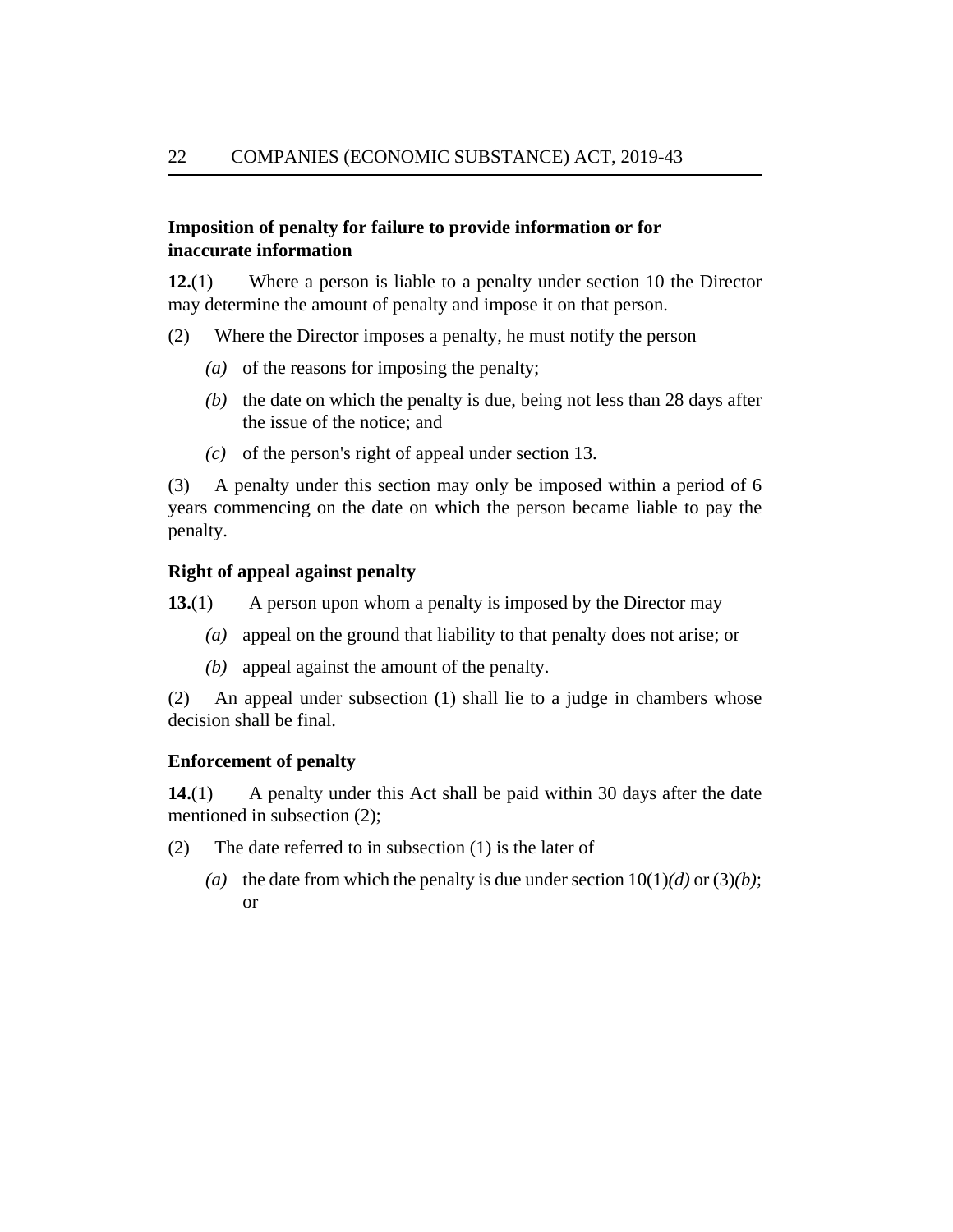<span id="page-22-0"></span>where notice of appeal is given under section 13, the date on which the *(b)* appeal is finally determined or withdrawn.

A penalty under this Act is a debt due to the Crown and is recoverable in the Magistrate's Court for District A, notwithstanding that the amount exceeds the monetary limit of the jurisdiction of the Magistrate fixed by the *[Magistrate's](http://barbadosparliament-laws.com/en/showdoc/cs/116.) Court Act*[, Cap. 116.](http://barbadosparliament-laws.com/en/showdoc/cs/116.) (3)

## **Confidentiality**

The Director's power to disclose information under section 8 has effect despite any obligation as to confidentiality or other restriction on the disclosure of information imposed by statute, contract or otherwise. **15.**(1)

- Disclosure of information under this Act does not breach (2)
	- any obligation of confidentiality in relation to the information so *(a)* disclosed; or
	- any other restriction on the access to or disclosure of the information *(b)* so accessed.

### **Power to enter business premises and examine business documents**

An authorised person may examine and take copies of any business document that is located on business premises. **16.**(1)

The power under subsection (1) may be exercised only for the purpose of investigating any issue relating to compliance with any provision of this Act. (2)

An authorised person may at any reasonable time enter business premises for the purpose of exercising the power under subsection (1). (3)

An authorised person may by notice require any person to produce any specified business document at the business premises where the business document is located for the purpose of enabling the authorised person to exercise the power under subsection (1) in relation to that document. (4)